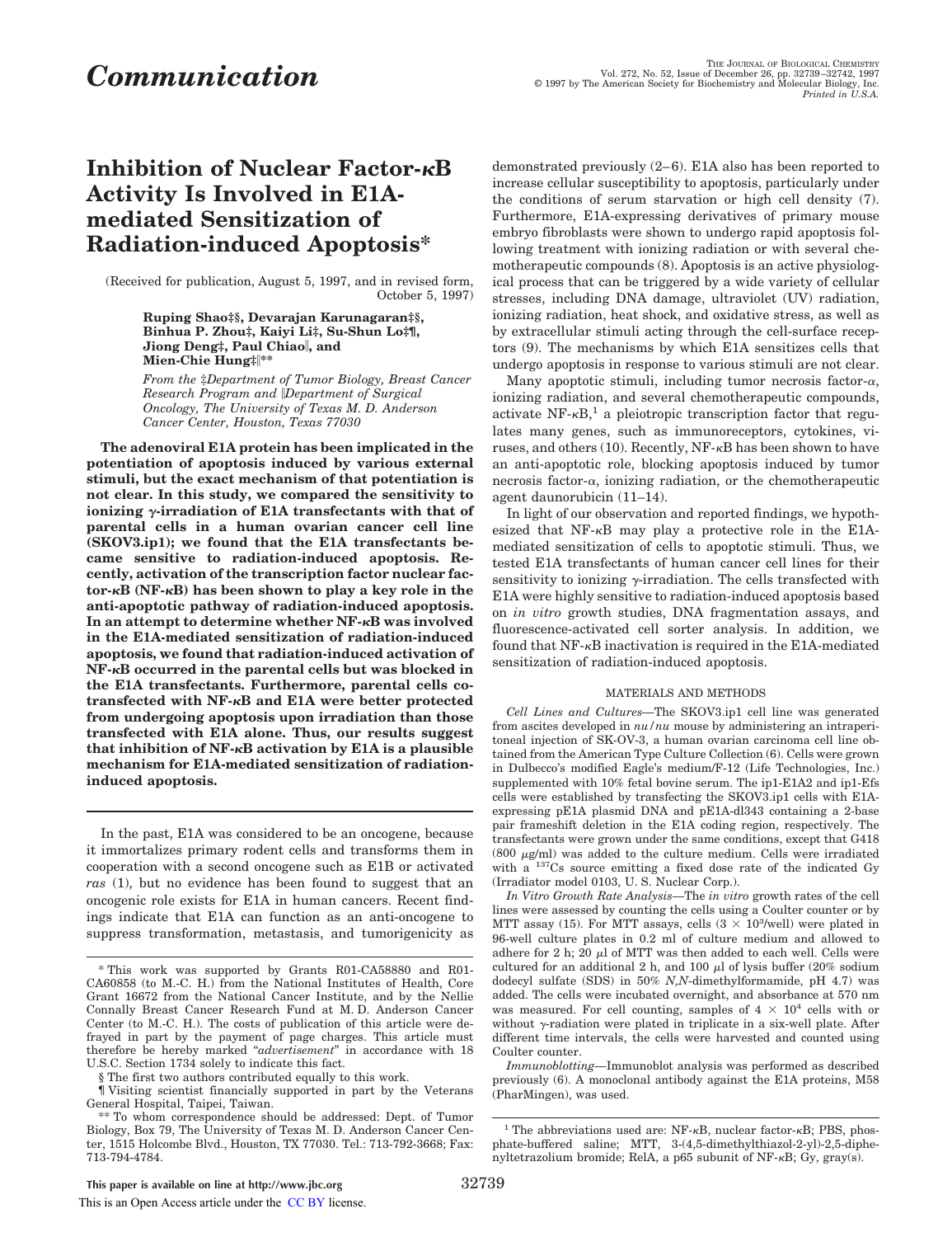*[ <sup>3</sup>H]Thymidine Incorporation Assay—*The assay was carried out as described previously (6). Briefly, the cells were plated at a confluence of 80% in 150-mm Petri dishes. After irradiation, the cells were trypsinized, plated in 96-well plates  $(3 \times 10^3 \text{ cells/well})$ , and incubated for 8 h with 1  $\mu$ Ci of [<sup>3</sup>H]thymidine. The radioactivity of the cells was determined with a scintillation counter.

*DNA Fragmentation Analysis—*The analysis was carried out as described previously (16). Approximately  $2 \times 10^6$  cells were lysed in 0.3 ml of NTE buffer (100 mM NaCl, 10 mM Tris-Cl, 5 mM EDTA, pH 8.0) containing 0.5% SDS. The lysate was heated at 65 °C for 10 min to inactivate nucleases and was digested overnight with 1 mg/ml of proteinase K at 50 °C. The lysate was then centrifuged at 55,000  $\times$   $g$  for 30 min at 4 °C to remove the chromosomal DNA. The supernatant was digested with 100  $\mu$ g/ml RNase for 30 min at 37 °C followed by extraction of phenol and chloroform. The DNA was then precipitated with ethanol and dissolved in TE buffer. An equal amount of DNA from each sample was analyzed on a 1.5% agarose gel.

*Propidium Iodide Staining and Flow Cytometry Assay—*Samples of  $2 \times 10^6$  cells were collected, washed once with phosphate-buffered saline (PBS), and fixed with 70% ice-cold ethanol overnight. After fixation, cells were washed with PBS to remove residual ethanol, pelleted, and resuspended in PBS containing 50  $\mu$ g/ml of propidium iodide (Sigma). The staining was performed at 4 °C for at least 30 min, and samples were analyzed using an Epics Profile flow cytometer (Coulter) in the core facility at The University of Texas M. D. Anderson Cancer Center.

*Electrophoretic Mobility-shift Assays—*Cell extracts were prepared as described previously (19). Briefly, cells were scrapped into 1.5 ml of cold PBS, pelleted for 10 s, and resuspended in 100  $\mu$ l of cold buffer A (10 mm HEPES-KOH, pH 7.9, at 4 °C, 1.5 mm  ${ {\rm MgCl}_{2},}$  10 mm KCl, 0.5 mM dithiothreitol, 0.2 mM phenylmethylsulfonyl fluoride) by flicking the tube. The cells were allowed to swell on ice for 10 min, then vortexed for 10 s. Samples were centrifuged for 10 s, and the supernatant fraction was discarded. The pellet was resuspended in  $20-100 \mu$ l of cold buffer C (20 mM HEPES-KOH, pH 7.9, 25% glycerol, 420 mM NaCl, 1.5 mM  $MgCl<sub>2</sub>$ , 0.2 mM EDTA, 0.5 mM dithiothreitol, 0.2 mM phenylmethylsulfonyl fluoride) and incubated on ice for 20 min for high salt extraction. Cellular debris was removed by centrifugation for 2 min at 4 °C, and the supernatant fraction containing DNA-binding proteins was stored at  $-70$  °C. The nuclear extract (5  $\mu$ g of protein) was incubated with  $1 \mu$ g of poly(dI-dC) (Pharmacia Biotech Inc.) on ice for 20 min, and a  $^{32}P$ -labeled double-stranded oligonucleotide containing the  $\kappa B$  site from the human immunodeficiency virus was added (20). Binding of the probe was carried out at room temperature for 20 min. The resulting complexes were resolved in 4% nondenaturing polyacrylamide gel. The mutant <sup>k</sup>B competitor was a double-stranded oligonucleotide containing mutations in the  $\kappa$ B site from human immunodeficiency virus (20).

*Transient Transfection—*Expression vectors for RelA (pMT2T) (17) and transin-*lacZ* (a *lacZ* gene driven by a transin promoter that does not have NF- $\kappa$ B binding sites) were used in this study.  $1.5 \times 10^5$  cells in a 35-mm well were transfected with 2.2  $\mu$ g of total DNA (RelA or vector, 1.2  $\mu$ g; pukE1A, 0.4  $\mu$ g; transin-*lacZ*, 0.6  $\mu$ g) using lipofectAMINE (Life Technologies, Inc.) as described in the manufacturer's protocol. The cells were divided into two sets 32 h after transfection; one set received 10 Gy of  $\gamma$ -irradiation, while the other set was used as a nonirradiated control. The cells were cultured for 48 h after irradiation and then stained for  $\beta$ -galactosidase-expressing cells as described previously (18). The blue cells were counted and normalized against the number of blue cells in the nonirradiated set.

## RESULTS AND DISCUSSION

To test whether E1A can sensitize cells to radiation-induced changes during growth, *in vitro* growth rate analysis was first performed using an MTT assay. We used a human ovarian cancer cell line derivative, SKOV3.ip1, that was stably transfected with either wild-type Ad5 E1A (ip1-E1A2) or an E1A frameshift Efs mutant (ip1-Efs) (6). When the cells were irradiated, the E1A transfectants showed a more significant decrease in growth rate than the parental or Efs transfectants did when they were irradiated under the same conditions during a 3-day period (Fig. 1*A*). An optimal radiation dose of 5 Gy was chosen after the cells were irradiated with varying doses (data not shown). In the absence of radiation, the growth rates of the parental and Efs transfectants were similar, and the growth rate of the E1A transfectant was slightly lower (6). The changes



**tardation of growth and cell number without changes in their DNA replication rate.** A, SKOV3.ip1, ip1-Efs, and ip1-E1A2 cells  $(3 \times$ 10<sup>3</sup> /well) were plated in 96-well culture plates in 0.2 ml of culture medium. Cells were allowed to adhere for 2 h (time 0), the growth rate was then analyzed before and after irradiation (5 Gy) by MTT assay at the indicated time intervals as described under "Materials and Methods." The cell lysates were prepared and analyzed by immunoblotting for the presence of E1A (*inset*) as described under "Materials and Methods." Symbols: □, ip1-Efs; ○, SKOV3.ip1; ●, ip1-E1A2. *B*, SKOV3.ip1 and ip1-E1A2 cells  $(4 \times 10^4/\text{well})$  both with and without  $\gamma$ -irradiation (5 Gy) were plated in six-well culture plates in 3 ml of culture medium. Cells were allowed to adhere overnight, and the cells were counted at the indicated time intervals. Symbols:  $\bigcirc$ , SKOV3.ip1; ●, ip1-E1A2. *C*, SKOV3.ip1 and ip1-E1A2 cells were plated at a confluence of  $80\%$  in 150-mm Petri dishes. After irradiation (5 Gy), the cells were trypsinized and plated into 96-well plates  $(3 \times 10^3 \text{ cells/well})$ , and 1  $\mu$ Ci of [<sup>3</sup>H]thymidine in 20  $\mu$ l of medium was added to each well for 8 h before the indicated time points. Incorporation of [3H]thymidine was determined as described under "Materials and Methods." The values, expressed as percentages, have been normalized against the corresponding nonirradiated control cells. The *bars* indicate the standard deviation of triplicate samples. The experiment was repeated at least once with similar results. Symbols:  $\Box$ , SKOV3,ip1;  $\blacksquare$ , ip1-E1A2.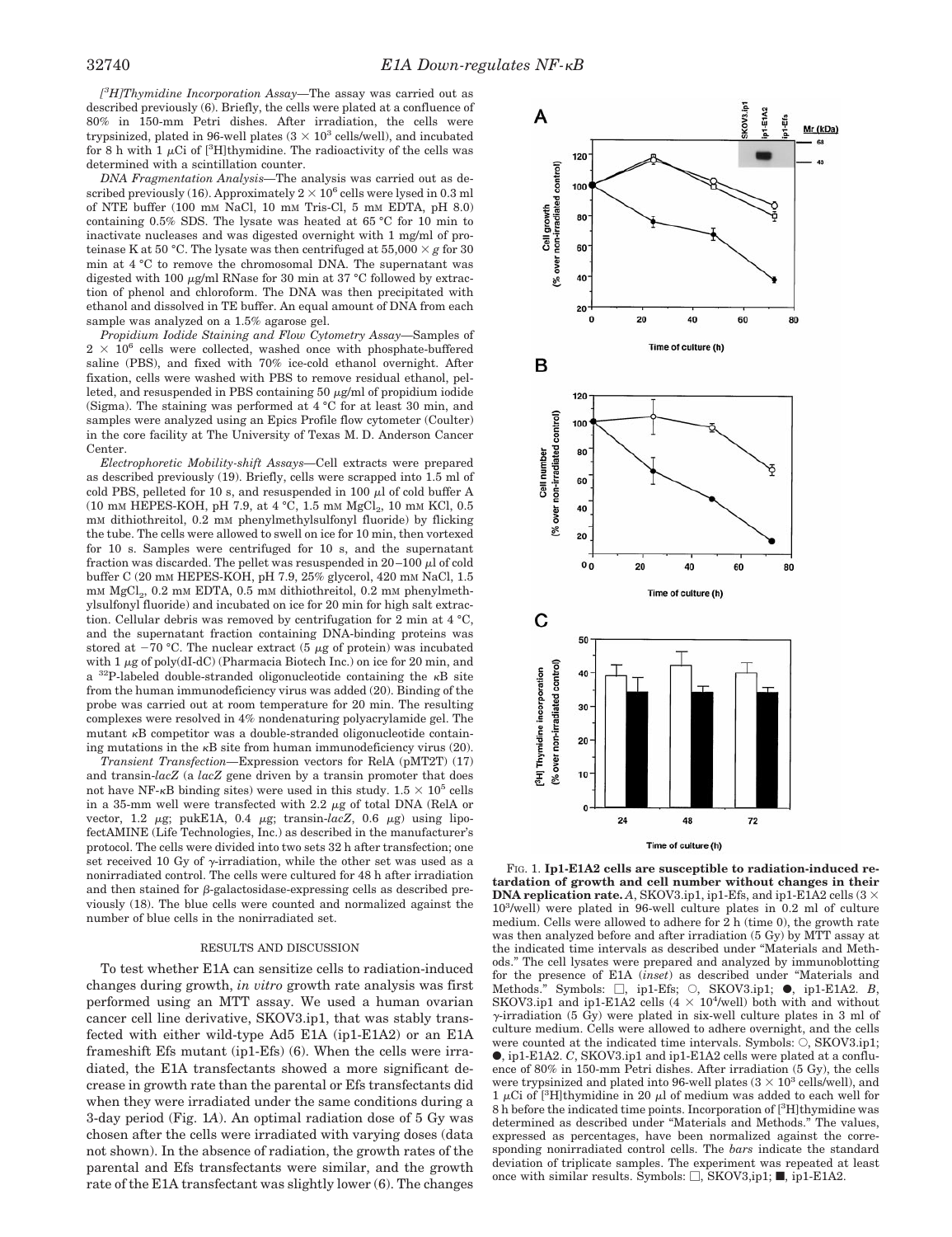

FIG. 2. **Ionizing radiation induces DNA fragmentation and apoptosis in ip1-E1A2 cells but not in SKOV3.ip1 cells.** *A*, cells were irradiated (0, 5, or 10 Gy) and cultured for the indicated period of time and the DNA was extracted and analyzed by gel electrophoresis. *B*, SKOV3.ip1 and ip1-E1A2 cells were irradiated at a dose of 5 Gy, and quantitation of apoptotic cells, expressed as a percentage, was done at the time intervals shown using flow cytometric analysis of the  $sub-G<sub>1</sub>$ phase. Symbols:  $\Box$ , SKOV3.ip1;  $\blacksquare$ , ip1-E1A2.

in growth upon radiation were confirmed in another assay by counting the cells before and after irradiation during the same period of time (Fig. 1*B*). As a control, we also checked the expression of E1A in these cell lines by immunoblot analysis using a monoclonal antibody (M58); the results showed that the ip1-E1A2 cells expressed E1A but the parental (SKOV3.ip1) and mutant (ip1-Efs) cells did not (*inset*, Fig. 1). These results suggest that the introduction of E1A into SKOV3.ip1 cells significantly facilitates the radiation-induced retardation of cell growth. However, measurement of DNA synthesis rates using the  $[3H]$ thymidine incorporation assay revealed no significant difference between the parental and E1A-transfected cells after irradiation when the radioactive counts were normalized against the counts in the nonirradiated control (Fig. 1*C*). Presumably, the net cell-growth rate depends on a fine balance between the cell-replication rate and the cell-death rate. The fact that cell replication requires DNA synthesis and that the effect of radiation on DNA synthesis does not change significantly between E1A transfectants and parental cells (Fig. 1*C*) indicates that the effect of radiation on cell replication cannot account for the differential response to radiation between E1A transfectants and parental cells (Fig. 1, *A* and *B*).





FIG. 3. **E1A inhibits the activation of NF-**k**B induced by ionizing radiation.** A, equal amounts of nuclear extracts from SKOV3.ip1 and ip1-E1A2 cells (before and after irradiation with the indicated dose rates) were subjected to electrophoretic mobility-shift analysis of NF<sup>k</sup>B. *B*, nuclear extracts from irradiated SKOV.ip1 cells were incubated in both the presence and absence of wild-type NF-kB and a mutant oligonucleotide. An antibody to RelA (SC-109, Santa Cruz) was also incubated under the same conditions in both the presence and absence of a peptide competitor (SC-109 P). Electrophoretic mobility-shift analysis was carried out as described under "Materials and Methods." These are representative experiments; the same results were found in other experiments. The post-irradiation nuclear extracts were prepared 2.5 h after irradiation.



FIG. 4. **NF-**k**B partially rescues ip1-E1A2 cells from radiationinduced apoptosis.** SKOV3.ip1 cells were transfected with the E1A expression vector and cotransfected with a control vector or an NF-kB expression vector; *lacZ* cotransfection was used for tracking the viable cells (see "Materials and Methods"). After transfection, the cells were divided and plated into two dishes. One set was irradiated with 10 Gy, and the other served as a control. After 48 h, the cells were stained for  $\beta$ -galactosidase (blue), and the results were expressed as a percentage over the nonirradiated control. Symbols:  $\Box$ , E1A + vector;  $\blacksquare$ , E1A +  $NF-\kappa B$ .

Therefore, a change in cell death is most likely to be the major cause of the differential response to radiation during cell growth between the E1A transfectants and the parental cells (Fig. 1, *A* and *B*). To study the apoptotic changes, cells were irradiated and analyzed by DNA fragmentation analysis. Indeed, the E1A-transfected cells showed dramatic changes in DNA fragmentation after irradiation for 24 h, but the parental cells (SKOV3.ip1) did not exhibit DNA fragmentation even after irradiation for 48 h at doses of 5 or 10 Gy (Fig. 2*A*), which is reminiscent of the often-seen resistance to radiotherapy among cancer patients. The 180–200-base pair DNA fragments